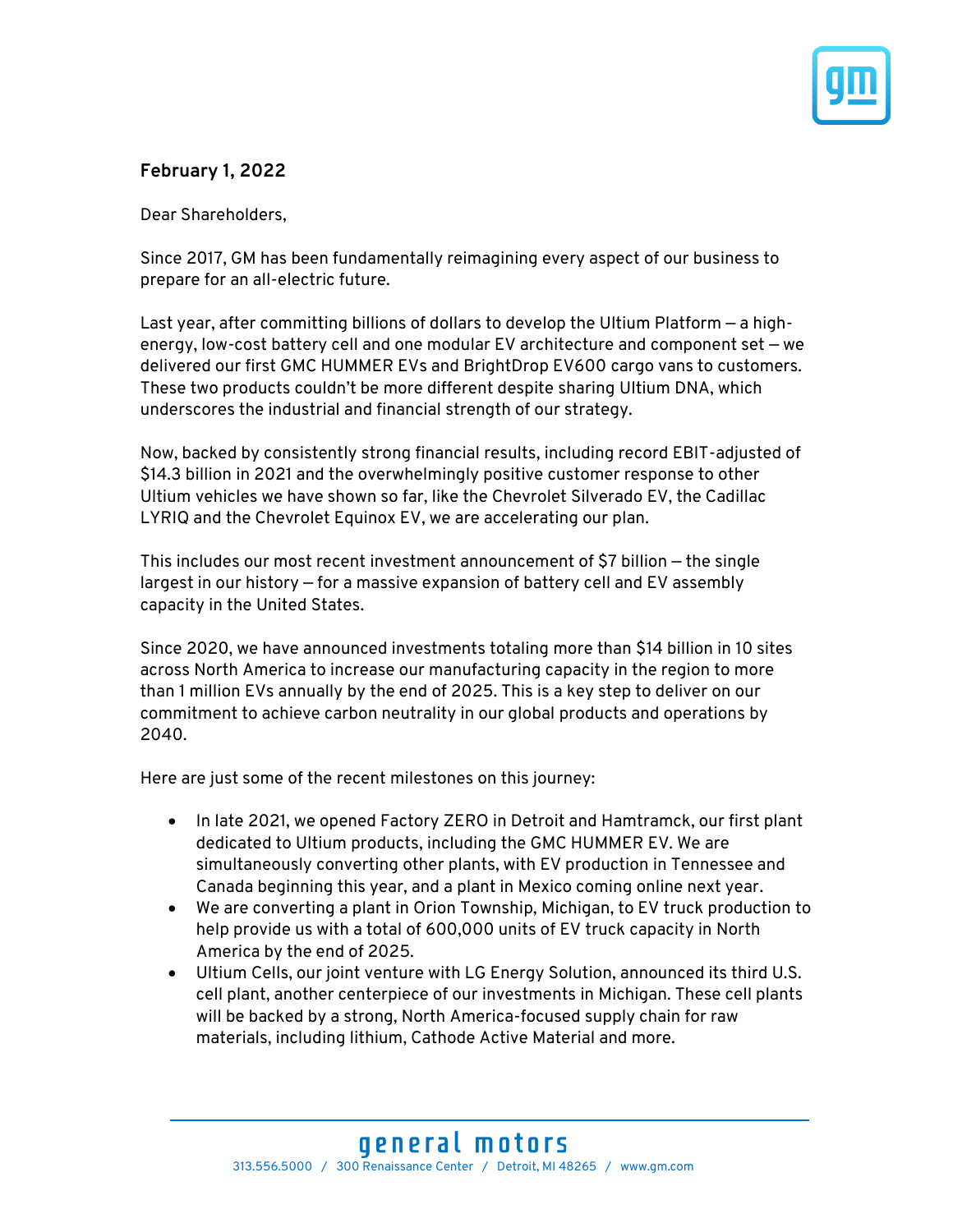

### **Growth driven by strong demand**

Strong demand is driving the acceleration of our EV manufacturing.

Customer reaction to the GMC HUMMER EV Pickup is overwhelming. Our next electric pickup will be the Chevrolet Silverado EV. More than 110,000 Silverado EVs are reserved so far, including reservations from more than 240 fleet operators, and the numbers keep growing.

Some of the world's largest fleet customers, including FedEx Express, Merchants Fleet and Walmart, are adopting BrightDrop's electric vehicles and technology to make their delivery operations more efficient. All told, we have more than 25,000 production reservations for BrightDrop cargo vans.

The next Ultium-based EV to launch is the stunning Cadillac LYRIQ SUV. Customer interest in the LYRIQ is now so strong that we will forgo a new round of reservations and begin taking customer orders soon after the Debut Edition launches in March.

We also recently previewed the Chevrolet Equinox EV, and it's highly anticipated for important reasons. The design of Equinox EV is compellingly new, and it's affordable, with an estimated starting MSRP of \$30,000.

The efficiencies created by the Ultium Platform are a key reason why we can deliver truly affordable EVs like the Equinox. It's a part of the market that startups aren't targeting in North America. But I believe affordable EVs are key to driving massadoption of EVs, which is a national and global priority.

### **Investing in our growth plan**

For GM and our shareholders, this transformation doesn't end with EVs. As we shared at our Investor event in October, we are investing aggressively in growth platforms, and changing our business model to increase recurring revenue streams over the life of each vehicle we build.

Alongside Ultium, we will leverage our Ultifi software platform and new businesses like CarBravo, our new all-brand used vehicle platform, OnStar Insurance and GM Defense to drive innovation and create new markets that we believe will help us double our annual revenue by 2030 with expanded margins.

At the same time, Cruise is taking big steps toward commercializing its autonomous rideshare service. Since November, Cruise team members have been taking fully driverless rides in San Francisco to demonstrate and refine the software and hardware ecosystem. In fact, they have logged over 20,000 miles and completed more than 600 trips.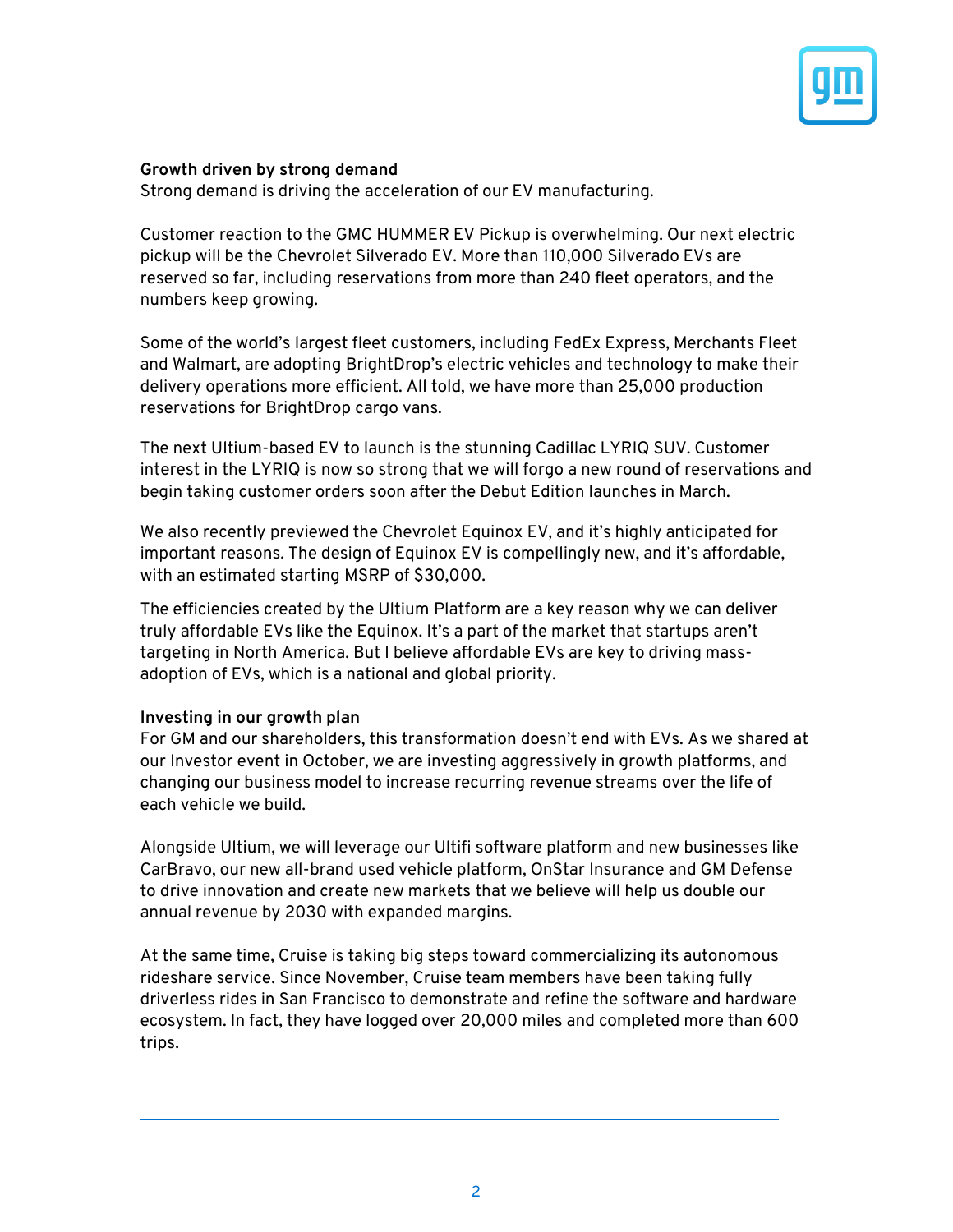

I rode in a driverless Cruise a couple of weeks ago, and it was incredible. The ride is smooth and confident. It's like having an experienced and attentive driver behind the wheel.

Now, as Cruise announced this morning, it is inviting members of the public to sign up for driverless rides through a waitlist on the Cruise website. It's the first truly driverless ridehail service offered to the general public in a dense urban environment.

This major milestone brings Cruise even closer to offering its first paid rides and generating \$50 billion in annual revenue by the end of the decade. It also means that the SoftBank Vision Fund will invest — as planned — an additional \$1.35 billion in Cruise. This is another strong vote of confidence in the Cruise team, its technology and services.

### **Strong results expected in 2022**

These milestones mark important progress as we pursue our vision of a world with zero crashes, zero emissions and zero congestion. And it is being funded by strong operations and cash flow.

Our record 2021 results were made possible by the entire GM team, including GM Financial, our union partners, suppliers and dealers, and our joint venture partners in China. They simultaneously accelerated our transformation, managed supply chain issues and delivered full-size pickup and full-size SUV sales leadership in the U.S., the best-selling EV in China, and record results at GM Financial.

With an improving outlook for semiconductors in the U.S. and China, we expect our 2022 results will remain strong. In fact, we expect our EBIT-adjusted earnings to remain at or near record levels in the range of \$13 billion — \$15 billion, all while investing more year over year in our growth businesses like Cruise, BrightDrop and our rapidly accelerating portfolio of electric vehicles.

#### **Building a more sustainable, equitable future**

As an investor, you know the opportunity in front of the automotive industry to create shareholder value and a better world is immense. I believe GM's strategy stands apart. By going all-in to build an EV and AV ecosystem, we are expanding the scale, scope and profitability of our business, and extending our transportation leadership into the future.

With Ultium-based vehicles arriving now and Cruise on the cusp of generating revenue, the door is opening to a more sustainable, equitable future for all our stakeholders. As we move through the year, the massive scale of our transformation and the value it will deliver will become even more clear.

mtb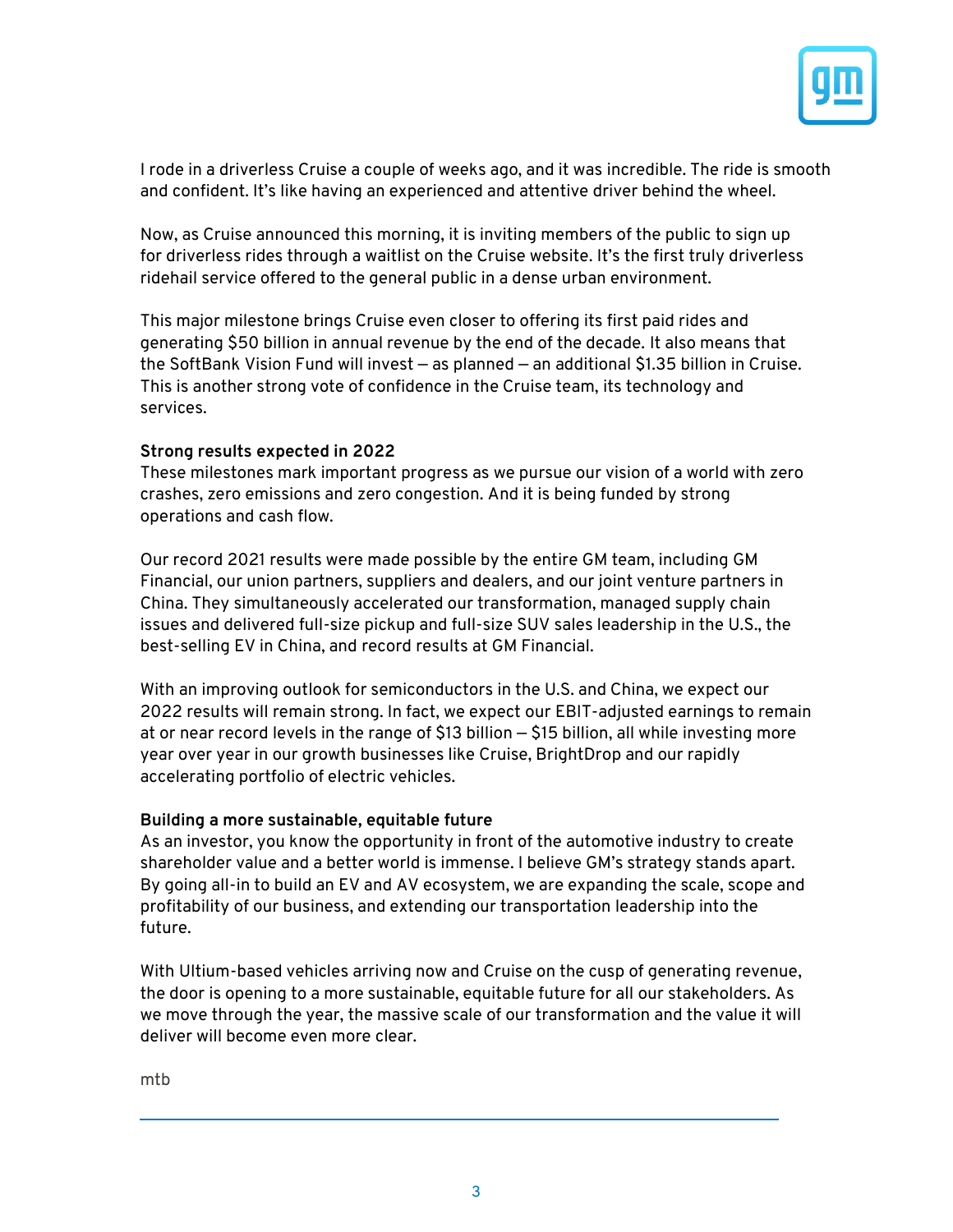

*Cautionary Note on Forward-Looking Statements:* This press release and related comments by management may include "forward-looking statements" within the meaning of the U.S. federal securities laws. Forward-looking statements are any statements other than statements of historical fact. Forward-looking statements represent our current judgement about possible future events and are often identified by words such as "anticipate," "appears," "approximately," "believe," "continue," "could," "designed," "effect," "estimate," "evaluate," "expect," "forecast," "goal," "initiative," "intend," "may," "objective," "outlook," "plan," "potential," "priorities," "project," "pursue," "seek," "should," "target," "when," "will," "would," or the negative of any of those words or similar expressions. In making these statements, we rely upon assumptions and analysis based on our experience and perception of historical trends, current conditions, and expected future developments, as well as other factors we consider appropriate under the circumstances. We believe these judgements are reasonable, but these statements are not guarantees of any future events or financial results, and our actual results may differ materially due to a variety of factors, many of which are described in our most recent Annual Report on Form 10-K and our other filings with the U.S. Securities and Exchange Commission. We caution readers not to place undue reliance on forward-looking statements. Forward-looking statements speak only as of the date they are made, and we undertake no obligation to update publicly or otherwise revise any forward-looking statements, whether as a result of new information, future events, or other factors that affect the subject of these statements, except where we are expressly required to do so by law.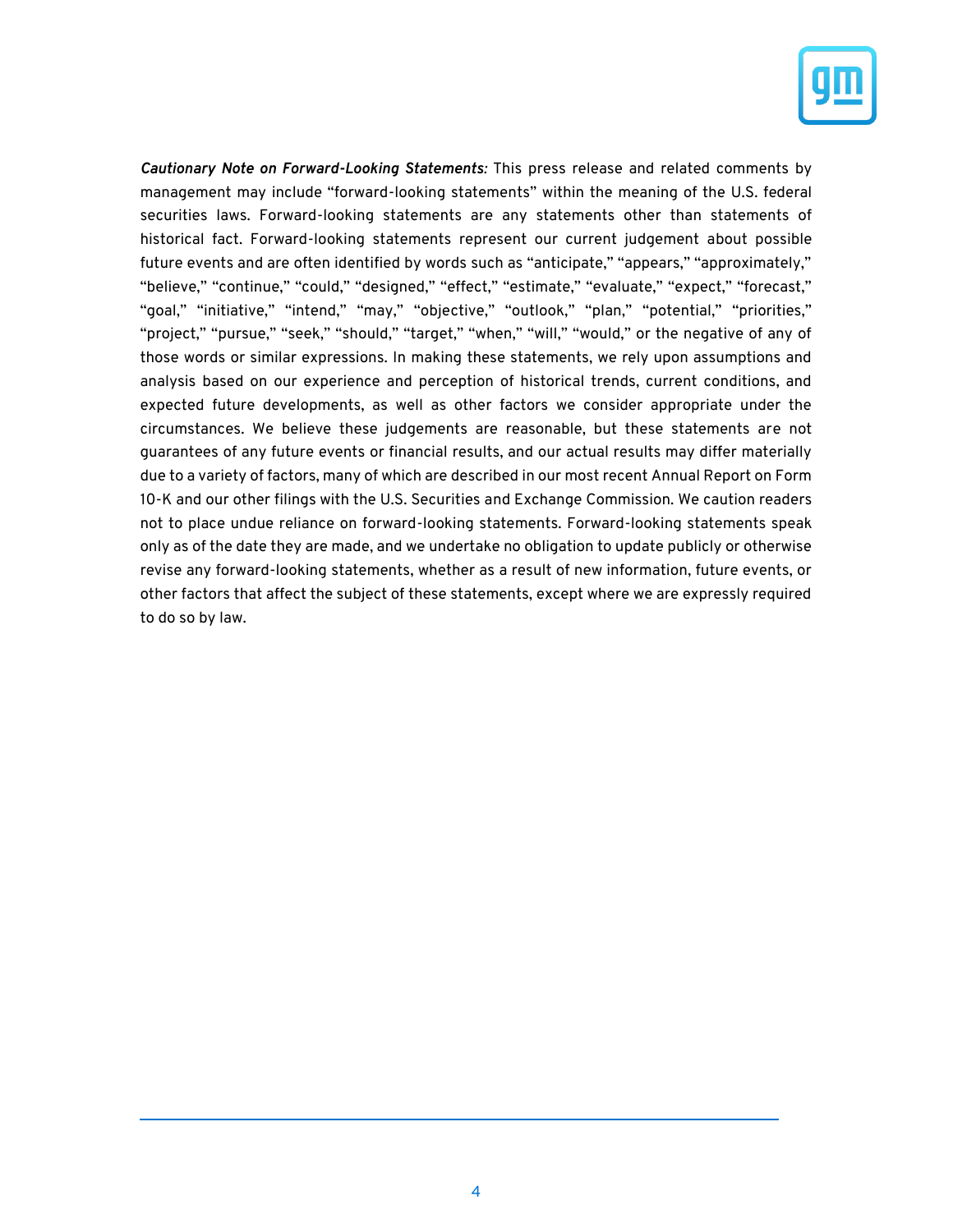

#### **Non-GAAP Reconciliations**

The following table reconciles Net income attributable to stockholders under U.S. GAAP to EBIT-adjusted (dollars in millions):

|                                                                    | <b>Three Months Ended</b> |            |  |                      |  | <b>Years Ended</b>   |                      |       |  |
|--------------------------------------------------------------------|---------------------------|------------|--|----------------------|--|----------------------|----------------------|-------|--|
|                                                                    | December 31,<br>2021      |            |  | December 31,<br>2020 |  | December 31,<br>2021 | December 31,<br>2020 |       |  |
| Net income attributable to stockholders <sup>(a)</sup>             | Ś.                        | $1,741$ \$ |  | $2,846$ \$           |  | 10,019 \$            |                      | 6,427 |  |
| Income tax expense                                                 |                           | 471        |  | 642                  |  | 2,771                |                      | 1,774 |  |
| Automotive interest expense                                        |                           | 227        |  | 275                  |  | 950                  |                      | 1,098 |  |
| Automotive interest income                                         |                           | (44)       |  | (46)                 |  | (146)                |                      | (241) |  |
| Adjustments                                                        |                           |            |  |                      |  |                      |                      |       |  |
| Patent royalty matters <sup>(b)</sup>                              |                           | 250        |  |                      |  | 250                  |                      |       |  |
| GM Brazil indirect tax matters <sup>(c)</sup>                      |                           | 194        |  |                      |  | 194                  |                      |       |  |
| Cadillac dealer strategy <sup>(d)</sup>                            |                           |            |  | 99                   |  | 175                  |                      | 99    |  |
| GM Korea wage litigation <sup>(e)</sup>                            |                           |            |  |                      |  | 82                   |                      |       |  |
| GMI restructuring <sup>(f)</sup>                                   |                           |            |  | 26                   |  |                      |                      | 683   |  |
| Ignition switch recall and related legal<br>matters <sup>(g)</sup> |                           |            |  | (130)                |  |                      |                      | (130) |  |
| Total adjustments                                                  |                           | 444        |  | (5)                  |  | 701                  |                      | 652   |  |
| EBIT-adjusted                                                      | \$                        | $2,839$ \$ |  | $3,712$ \$           |  | 14,295 \$            |                      | 9,710 |  |

(a) Net of net loss attributable to noncontrolling interest.

(b) This adjustment was excluded because it relates to potential royalties accrued with respect to past-year sales.

(c) This adjustment was excluded because it relates to the potential settlement with certain third parties in Brazil relating to indirect tax retrospective recoveries.

(d) These adjustments were excluded because they relate to strategic activities to transition certain Cadillac dealers from the network as part of Cadillac's electric vehicle strategy.

(e) This adjustment was excluded because of the unique events associated with recent Supreme Court of the Republic of Korea (Korea Supreme Court) decisions related to our salaried workers.

(f) These adjustments were excluded because of a strategic decision to rationalize our core operations by exiting or significantly reducing our presence in various international markets to focus resources on opportunities expected to deliver higher returns. The adjustments primarily consist of dealer restructurings, asset impairments, inventory provisions and employee separation charges in Australia, New Zealand, Thailand and India in the year ended December 31, 2020.

(g) These adjustments were excluded because of the unique events associated with the ignition switch recall, which included various investigations, inquiries and complaints from constituents.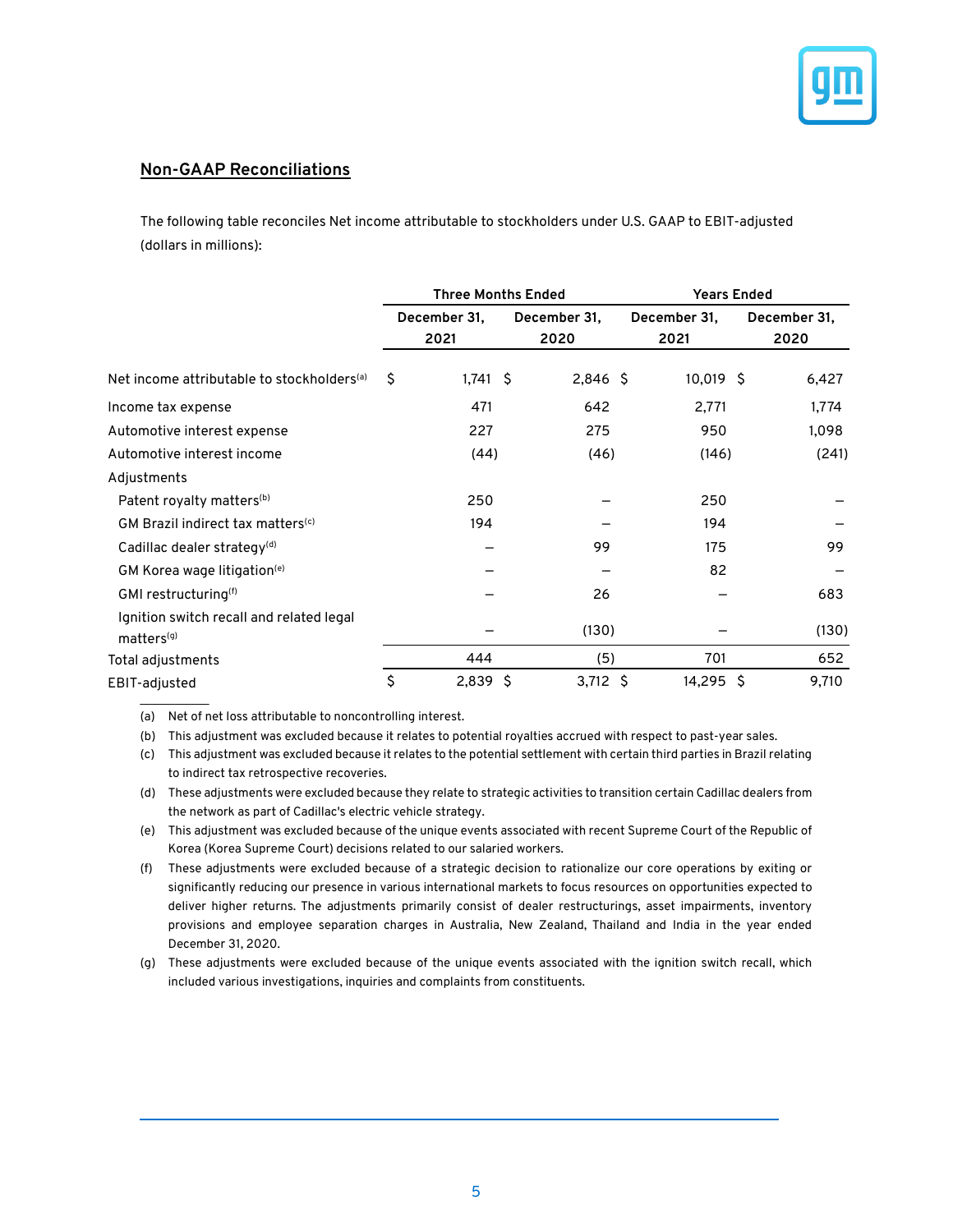

The following table reconciles diluted earnings per common share under U.S. GAAP to EPS-diluted-adjusted (dollars in millions, except per share amounts):

|                                         | <b>Three Months Ended</b> |            |    |                      |                              |  | <b>Years Ended</b>   |     |                      |  |                      |  |                   |              |  |
|-----------------------------------------|---------------------------|------------|----|----------------------|------------------------------|--|----------------------|-----|----------------------|--|----------------------|--|-------------------|--------------|--|
|                                         | December 31.<br>2021      |            |    | December 31.<br>2020 |                              |  | December 31.<br>2021 |     |                      |  | December 31,<br>2020 |  |                   |              |  |
|                                         |                           |            |    | Per                  | Per                          |  |                      | Per |                      |  |                      |  | Per               |              |  |
|                                         |                           | Amount     |    | <b>Share</b>         | Amount Share                 |  |                      |     | Amount               |  | <b>Share</b>         |  | Amount            | <b>Share</b> |  |
| Diluted earnings per                    | S.                        | $1,703$ \$ |    |                      | $1.16\frac{1}{2}$ , 2,800 \$ |  |                      |     | $1.93 \t5 9.837 \t5$ |  |                      |  | $6.70$ \$ 6,247\$ | 4.33         |  |
| Adjustments <sup>(a)</sup>              |                           | 444        |    | 0.30                 | (5)                          |  |                      |     | 701                  |  | 0.47                 |  | 652               | 0.46         |  |
| Tax effect on adjustment <sup>(b)</sup> |                           | (62)       |    | (0.04)               | 12                           |  | $\qquad \qquad$      |     | (105)                |  | (0.07)               |  | (70)              | (0.05)       |  |
| Tax adjustment <sup>(c)</sup>           |                           | (96)       |    | (0.07)               |                              |  |                      |     | (51)                 |  | (0.03)               |  | 236               | 0.16         |  |
| EPS-diluted-adjusted                    | S.                        | 1.989      | -S |                      | $1.35\$ $2.807\$             |  |                      |     | 1.93 \$10,382 \$     |  |                      |  | 7.07 S 7.065S     | 4.90         |  |

(a) Refer to the reconciliation of Net income attributable to stockholders under U.S. GAAP to EBIT-adjusted for adjustment details.

 $\mathcal{L}_\text{max}$ 

(b) The tax effect of each adjustment is determined based on the tax laws and valuation allowance status of the jurisdiction to which the adjustment relates.

(c) In the year ended December 31, 2021, the adjustments consist of tax benefits related to a deduction for an investment in a subsidiary and resolution of uncertainty relating to an indirect tax refund claim in Brazil, partially offset by tax expense related to the establishment of a valuation allowance against Cruise deferred tax assets. In the year ended December 31, 2020, the adjustment consists of tax expense related to the establishment of a valuation allowance against deferred tax assets in Australia and New Zealand. These adjustments were excluded because of the unique nature of these events and significant impacts of valuation allowances are not considered part of our core operations.

The following table reconciles net automotive cash provided by operating activities under U.S. GAAP to adjusted automotive free cash flow (dollars in millions):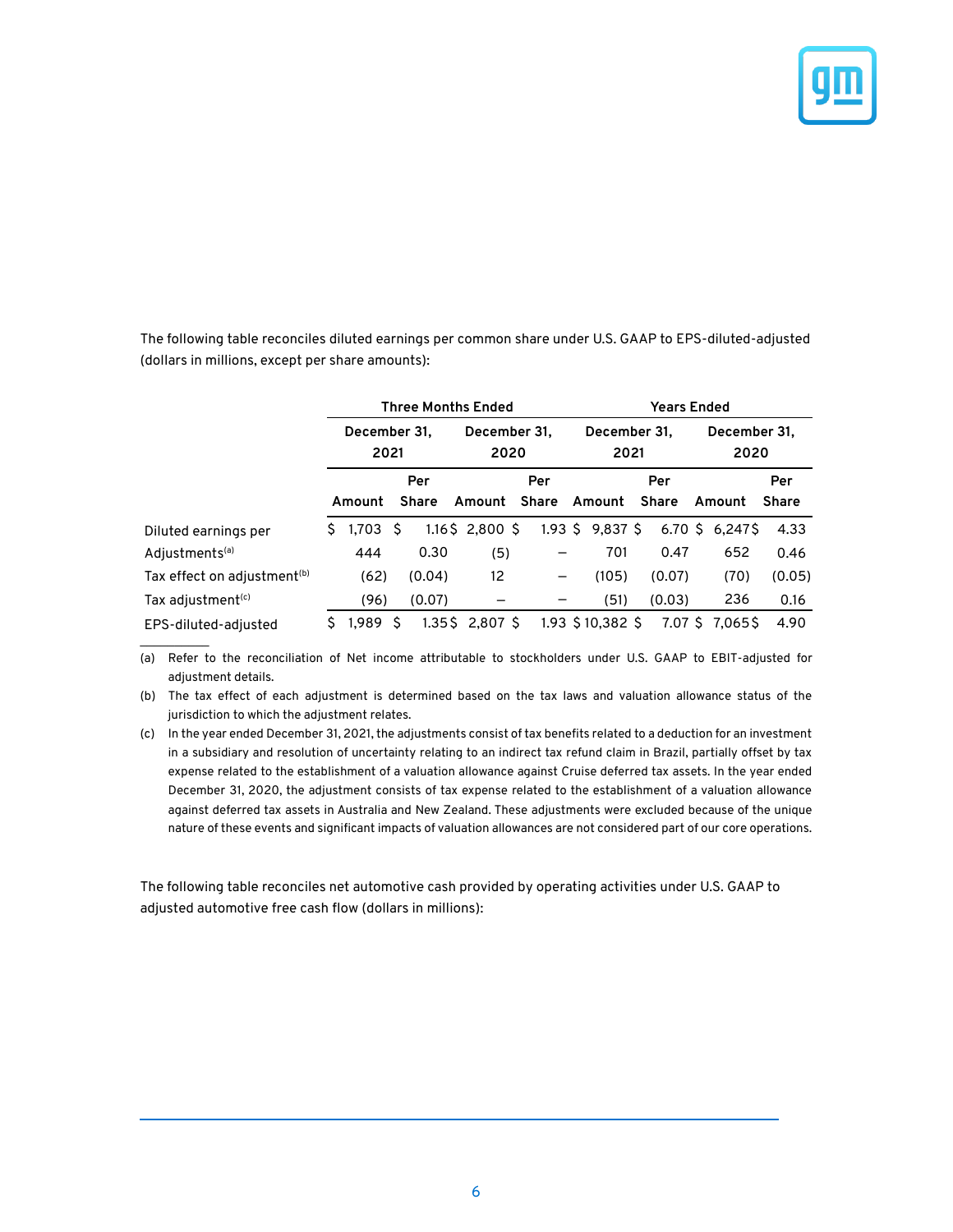

|                                              |                      | <b>Three Months Ended</b> |     |                      | <b>Years Ended</b> |                      |                      |         |  |  |
|----------------------------------------------|----------------------|---------------------------|-----|----------------------|--------------------|----------------------|----------------------|---------|--|--|
|                                              | December 31.<br>2021 |                           |     | December 31.<br>2020 |                    | December 31,<br>2021 | December 31,<br>2020 |         |  |  |
| Net automotive cash<br>provided by operating | \$                   | 9,384                     | -\$ | $5,243$ \$           |                    | 9,693                | Ŝ.                   | 7,519   |  |  |
| Less: Capital expenditures                   |                      | (3,154)                   |     | (1,959)              |                    | (7, 389)             |                      | (5,251) |  |  |
| Add: Cadillac dealer strategy                |                      | 100                       |     | 21                   |                    | 144                  |                      | 21      |  |  |
| Add: GM Korea Wage                           |                      | 73                        |     |                      |                    | 92                   |                      |         |  |  |
| Add: GMI restructuring                       |                      |                           |     | 128                  |                    | 24                   |                      | 379     |  |  |
| Less: GM Brazil indirect tax                 |                      |                           |     |                      |                    |                      |                      | (58)    |  |  |
| Adjusted automotive free                     | \$                   | 6,403                     | -S  | 3,433                | S                  | 2,564                | S                    | 2,610   |  |  |